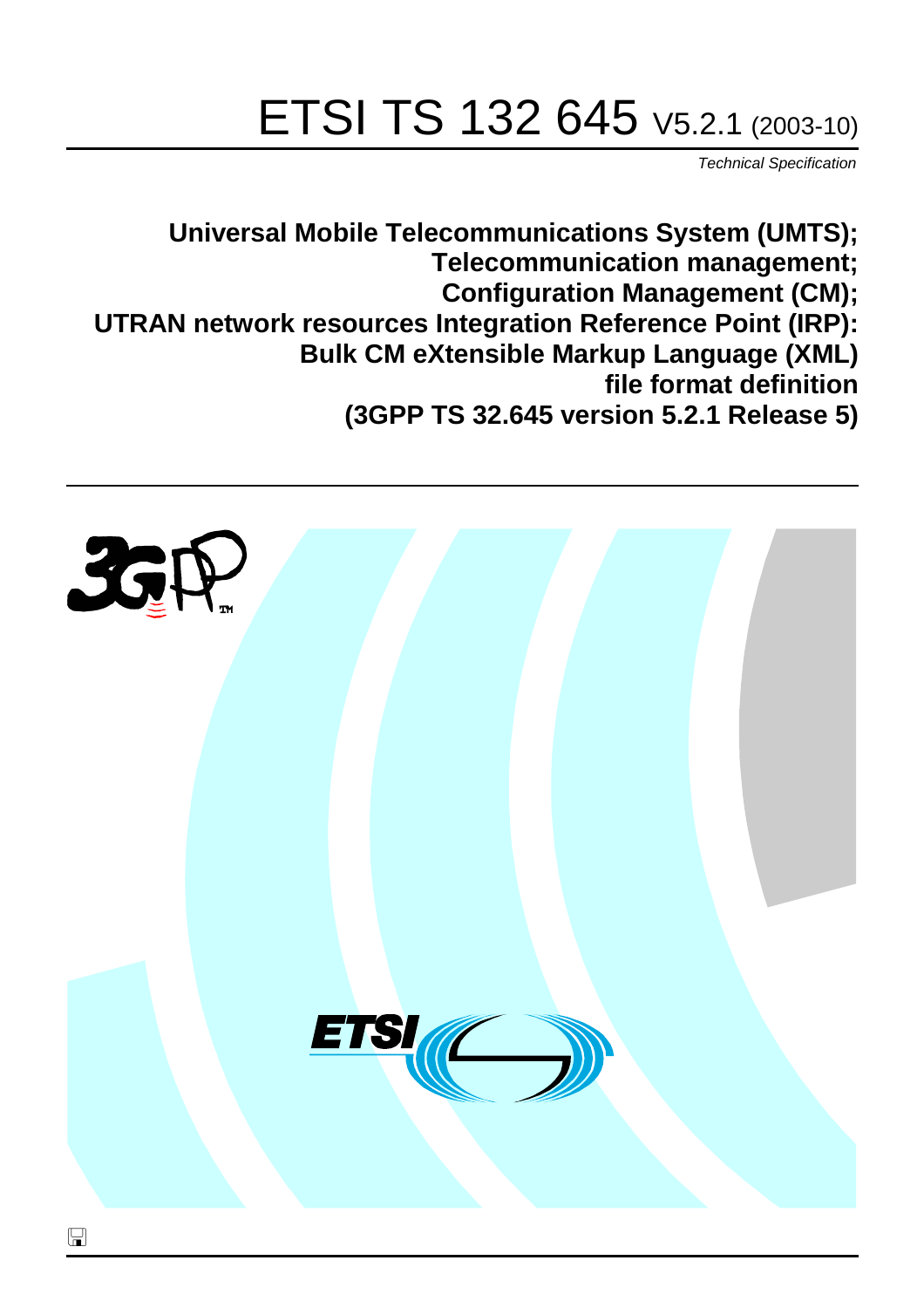Reference RTS/TSGS-0532645v521

> Keywords UMTS

#### **ETSI**

#### 650 Route des Lucioles F-06921 Sophia Antipolis Cedex - FRANCE

Tel.: +33 4 92 94 42 00 Fax: +33 4 93 65 47 16

Siret N° 348 623 562 00017 - NAF 742 C Association à but non lucratif enregistrée à la Sous-Préfecture de Grasse (06) N° 7803/88

#### **Important notice**

Individual copies of the present document can be downloaded from: [http://www.etsi.org](http://www.etsi.org/)

The present document may be made available in more than one electronic version or in print. In any case of existing or perceived difference in contents between such versions, the reference version is the Portable Document Format (PDF). In case of dispute, the reference shall be the printing on ETSI printers of the PDF version kept on a specific network drive within ETSI Secretariat.

Users of the present document should be aware that the document may be subject to revision or change of status. Information on the current status of this and other ETSI documents is available at <http://portal.etsi.org/tb/status/status.asp>

> If you find errors in the present document, send your comment to: [editor@etsi.org](mailto:editor@etsi.org)

#### **Copyright Notification**

No part may be reproduced except as authorized by written permission. The copyright and the foregoing restriction extend to reproduction in all media.

> © European Telecommunications Standards Institute 2003. All rights reserved.

**DECT**TM, **PLUGTESTS**TM and **UMTS**TM are Trade Marks of ETSI registered for the benefit of its Members. **TIPHON**TM and the **TIPHON logo** are Trade Marks currently being registered by ETSI for the benefit of its Members. **3GPP**TM is a Trade Mark of ETSI registered for the benefit of its Members and of the 3GPP Organizational Partners.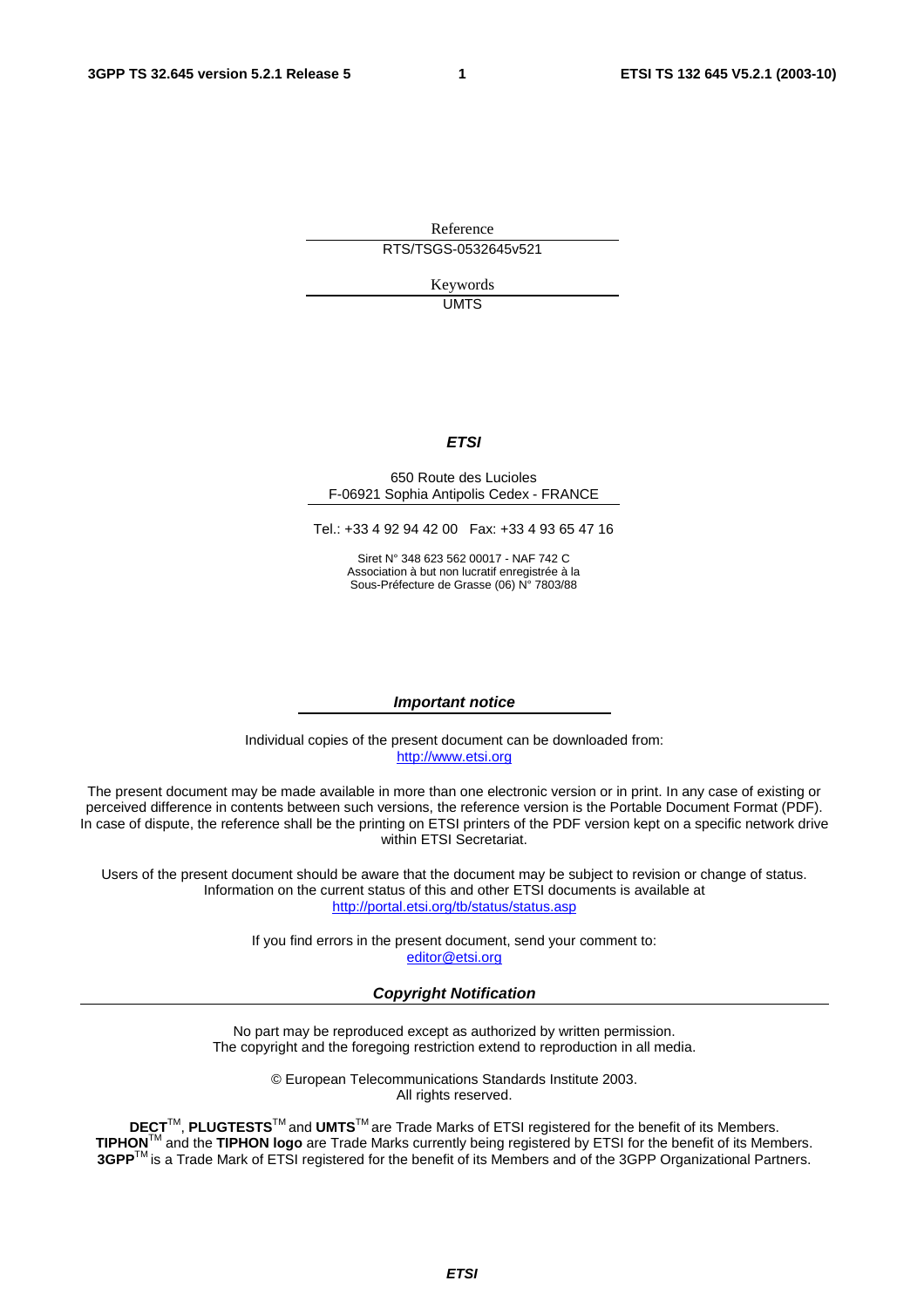### Intellectual Property Rights

IPRs essential or potentially essential to the present document may have been declared to ETSI. The information pertaining to these essential IPRs, if any, is publicly available for **ETSI members and non-members**, and can be found in ETSI SR 000 314: *"Intellectual Property Rights (IPRs); Essential, or potentially Essential, IPRs notified to ETSI in respect of ETSI standards"*, which is available from the ETSI Secretariat. Latest updates are available on the ETSI Web server ([http://webapp.etsi.org/IPR/home.asp\)](http://webapp.etsi.org/IPR/home.asp).

Pursuant to the ETSI IPR Policy, no investigation, including IPR searches, has been carried out by ETSI. No guarantee can be given as to the existence of other IPRs not referenced in ETSI SR 000 314 (or the updates on the ETSI Web server) which are, or may be, or may become, essential to the present document.

#### Foreword

This Technical Specification (TS) has been produced by ETSI 3rd Generation Partnership Project (3GPP).

The present document may refer to technical specifications or reports using their 3GPP identities, UMTS identities or GSM identities. These should be interpreted as being references to the corresponding ETSI deliverables.

The cross reference between GSM, UMTS, 3GPP and ETSI identities can be found under <http://webapp.etsi.org/key/queryform.asp>.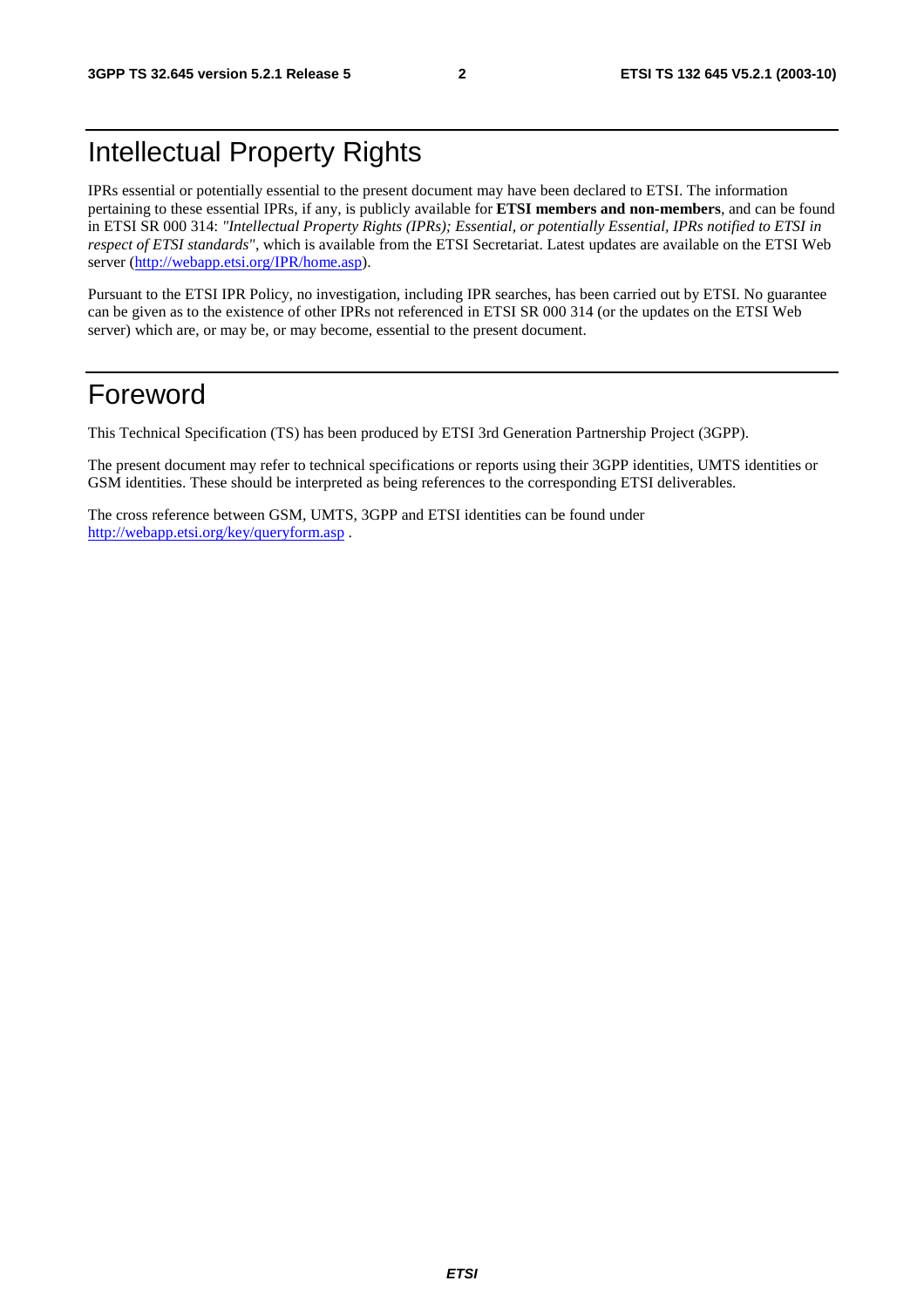ETSI TS 132 645 V5.2.1 (2003-10)

### Contents

| 1                             |                                                                                                                                                                                                                                                                                                                                                                                                                                                                                                        |                                                 |  |  |  |
|-------------------------------|--------------------------------------------------------------------------------------------------------------------------------------------------------------------------------------------------------------------------------------------------------------------------------------------------------------------------------------------------------------------------------------------------------------------------------------------------------------------------------------------------------|-------------------------------------------------|--|--|--|
| 2                             |                                                                                                                                                                                                                                                                                                                                                                                                                                                                                                        |                                                 |  |  |  |
| $\mathfrak{Z}$<br>3.1<br>3.2  | $\textbf{Definitions} \textcolor{red}{\textbf{15}} \textcolor{red}{\textbf{.16}} \textcolor{red}{\textbf{.17}} \textcolor{red}{\textbf{.17}} \textcolor{red}{\textbf{.17}} \textcolor{red}{\textbf{.17}} \textcolor{red}{\textbf{.17}} \textcolor{red}{\textbf{.17}} \textcolor{red}{\textbf{.17}} \textcolor{red}{\textbf{.17}} \textcolor{red}{\textbf{.17}} \textcolor{red}{\textbf{.17}} \textcolor{red}{\textbf{.17}} \textcolor{red}{\textbf{.17}} \textcolor{red}{\textbf{.17}} \textcolor{red$ |                                                 |  |  |  |
| $\overline{4}$                |                                                                                                                                                                                                                                                                                                                                                                                                                                                                                                        |                                                 |  |  |  |
| <b>Annex A (normative):</b>   |                                                                                                                                                                                                                                                                                                                                                                                                                                                                                                        | Configuration data file NRM-specific XML schema |  |  |  |
|                               | <b>Annex B</b> (normative):                                                                                                                                                                                                                                                                                                                                                                                                                                                                            |                                                 |  |  |  |
| <b>Annex C</b> (informative): |                                                                                                                                                                                                                                                                                                                                                                                                                                                                                                        |                                                 |  |  |  |
|                               |                                                                                                                                                                                                                                                                                                                                                                                                                                                                                                        |                                                 |  |  |  |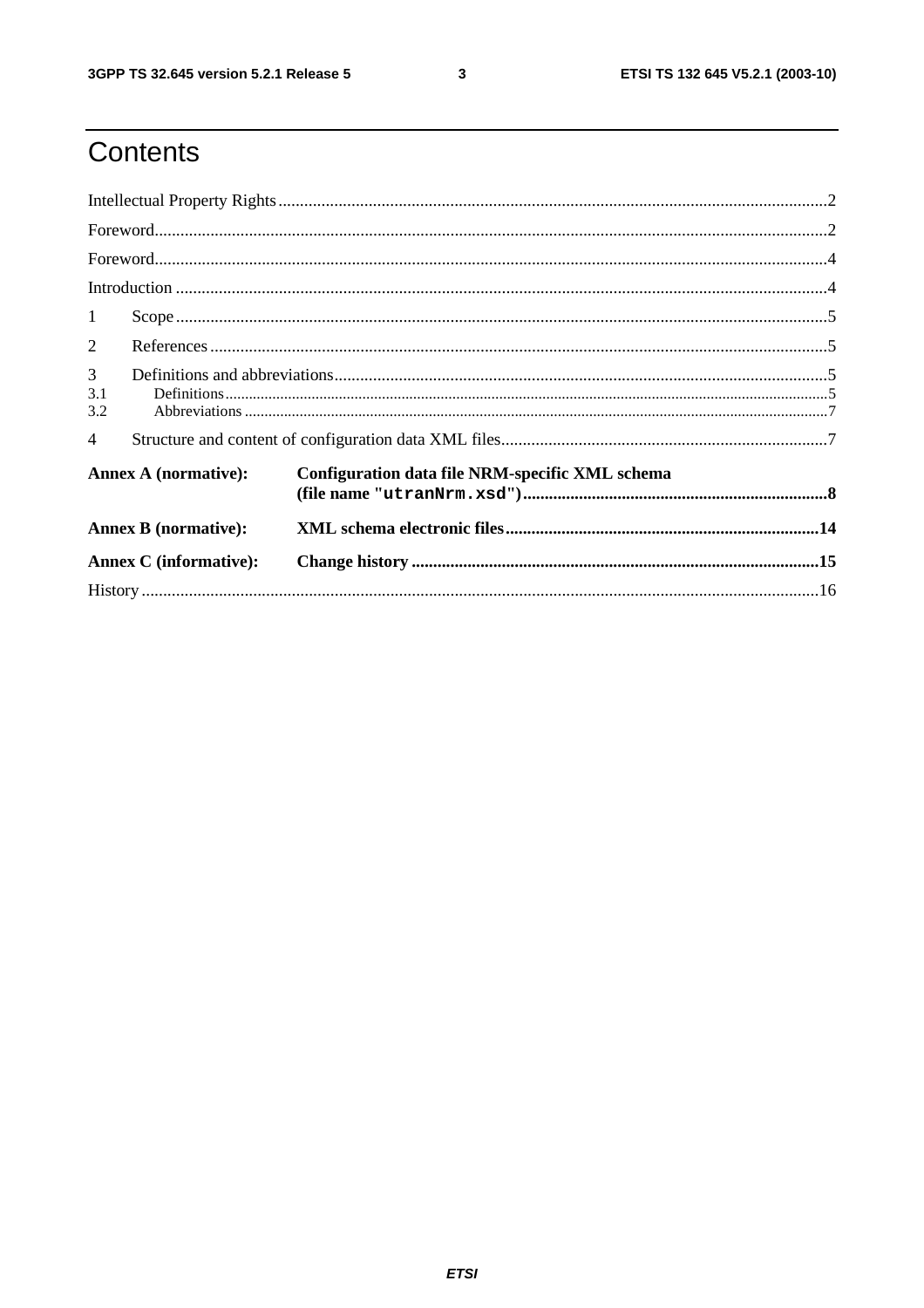#### Foreword

This Technical Specification has been produced by the 3<sup>rd</sup> Generation Partnership Project (3GPP).

The contents of the present document are subject to continuing work within the TSG and may change following formal TSG approval. Should the TSG modify the contents of the present document, it will be re-released by the TSG with an identifying change of release date and an increase in version number as follows:

Version x.y.z

where:

- x the first digit:
	- 1 presented to TSG for information;
	- 2 presented to TSG for approval;
	- 3 or greater indicates TSG approved document under change control.
- y the second digit is incremented for all changes of substance, i.e. technical enhancements, corrections, updates, etc.
- z the third digit is incremented when editorial only changes have been incorporated in the document.

#### Introduction

Configuration Management (CM), in general, provides the operator with the ability to assure correct and effective operation of the 3G network as it evolves. CM actions have the objective to control and monitor the actual configuration on the Network Elements (NEs) and Network Resources (NRs), and they may be initiated by the operator or by functions in the Operations Systems (OSs) or NEs.

CM actions may be requested as part of an implementation programme (e.g. additions and deletions), as part of an optimisation programme (e.g. modifications), and to maintain the overall Quality of Service (QoS). The CM actions are initiated either as single actions on single NEs of the 3G network, or as part of a complex procedure involving actions on many resources/objects in one or several NEs.

Due to the number of specifications defining Network Resource Models (NRMs) for Configuration Management as well as their expected growth in size from Release 5 onwards, a new structure of specifications is already needed in Release 5 for the definition of the XML file formats for the Bulk CM IRP (in Release 4 solely defined in 3GPP TS 32.615 [3]). This structure is needed to enable independent development and release for CM NRMs and corresponding NRM-specific parts of the Bulk CM XML file format definition, from each other and from the non NRM-specific part of the Bulk CM XML file format definition.

| Table 1: Cross-3GPP-Releases specification structure for Bulk CM IRP XML file format definition |
|-------------------------------------------------------------------------------------------------|
|-------------------------------------------------------------------------------------------------|

| 3GPP Rel-4 | 3GPP Rel-5 | TS no. | <b>TS title</b>                                                   |
|------------|------------|--------|-------------------------------------------------------------------|
| <b>New</b> | Yes        | 32.615 | Bulk Configuration Management IRP: XML File Format Definition     |
|            | New        | 32.625 | Generic network resources IRP: Bulk CM XML file format definition |
|            | New        | 32.635 | Core network resources IRP: Bulk CM XML file format definition    |
|            | <b>New</b> | 32.645 | UTRAN network resources IRP: Bulk CM XML file format definition   |
|            | New        | 32.655 | GERAN network resources IRP: Bulk CM XML file format definition   |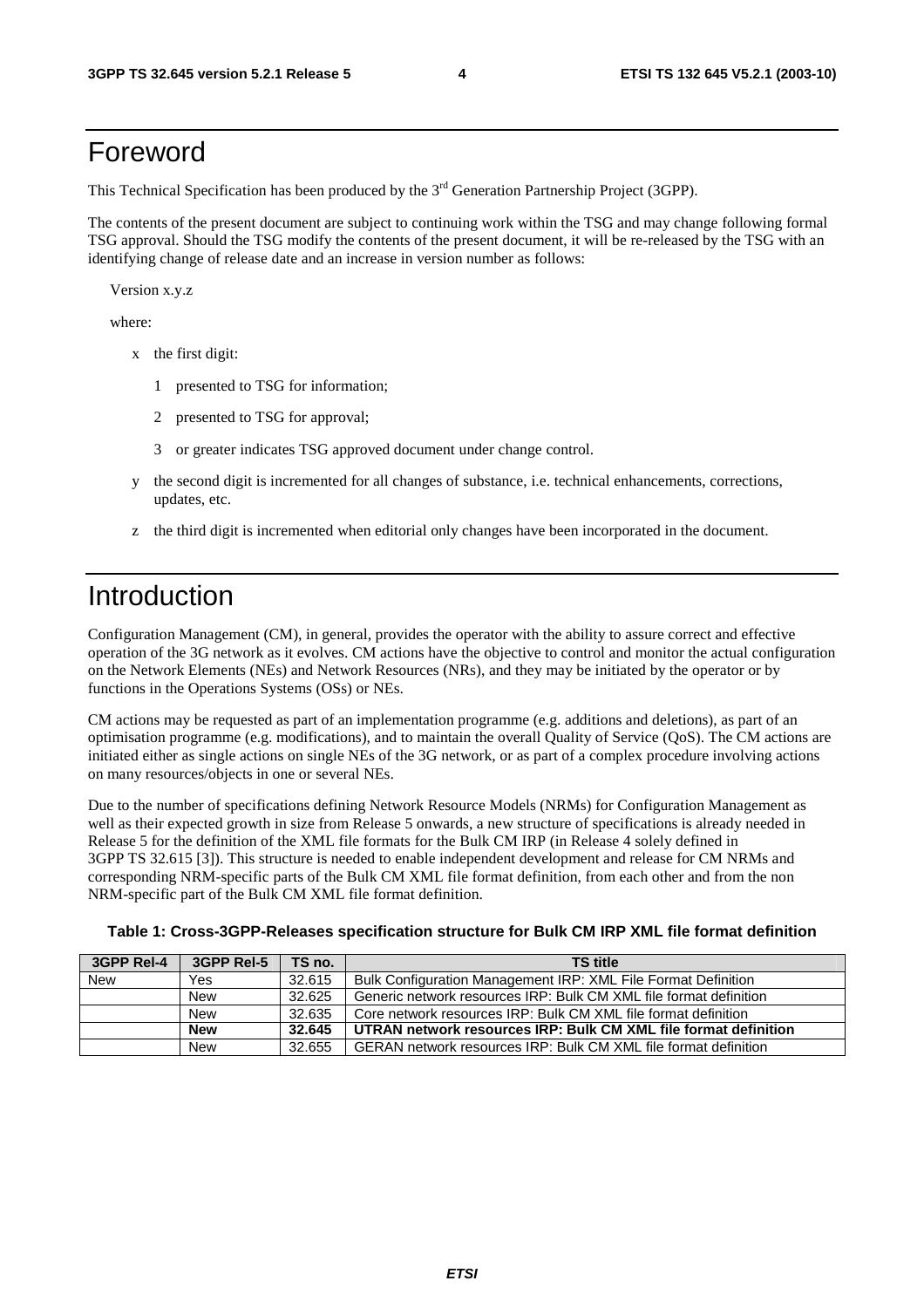#### 1 Scope

The present document provides the NRM-specific part related to the UTRAN Network Resources IRP NRM [1] of the XML file format definition for the Bulk Configuration Management IRP IS [2].

The main part of this XML file format definition is provided by 3GPP TS 32.615 [3].

Bulk CM XML file formats are based on XML [4], XML Schema [5] [6] [7] and XML Namespace [8] standards.

This File Format Definition specification is related to 3GPP TS 32.642 (V5.2.X).

#### 2 References

The following documents contain provisions which, through reference in this text, constitute provisions of the present document.

- References are either specific (identified by date of publication, edition number, version number, etc.) or non-specific.
- For a specific reference, subsequent revisions do not apply.
- For a non-specific reference, the latest version applies. In the case of a reference to a 3GPP document (including a GSM document), a non-specific reference implicitly refers to the latest version of that document *in the same Release as the present document*.
- [1] 3GPP TS 32.642: "Telecommunication management; Configuration Management (CM); UTRAN network resources Integration Reference Point (IRP): Network Resource Models (NRM)".
- [2] 3GPP TS 32.612: "Telecommunication management; Configuration Management (CM); Bulk CM Integration Reference Point (IRP); Information Service (IS)".
- [3] 3GPP TS 32.615: "Telecommunication management; Configuration Management (CM); Bulk CM Integration Reference Point (IRP); eXtensible Markup Language (XML) file format definition".
- [4] W3C REC-xml-20001006: "Extensible Markup Language (XML) 1.0 (Second Edition)".
- [5] W3C REC-xmlschema-0-20010502: "XML Schema Part 0: Primer".
- [6] W3C REC-xmlschema-1-20010502: "XML Schema Part 1: Structures".
- [7] W3C REC-xmlschema-2-20010502: "XML Schema Part 2: Datatypes".
- [8] W3C REC-xml-names-19990114: "Namespaces in XML".

#### 3 Definitions and abbreviations

#### 3.1 Definitions

For the purposes of the present document, the following terms and definitions apply:

**XML file:** file containing an XML document

**XML document:** composed of the succession of an optional XML declaration followed by a root XML element

NOTE: See [4]; in the scope of the present document.

**XML declaration:** it specifies the version of XML being used

NOTE: See [4].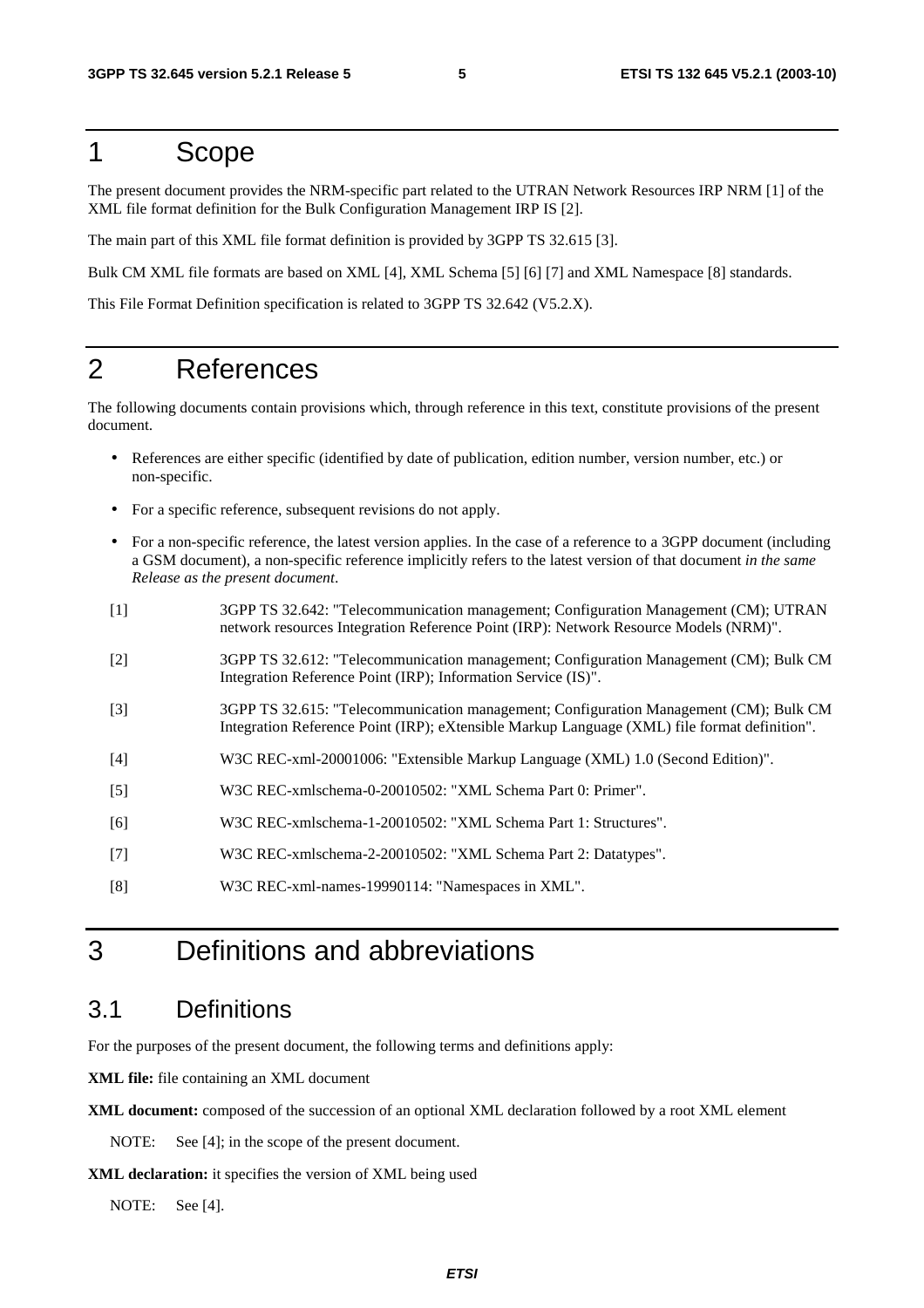**XML element:** has a type, is identified by a name, may have a set of XML attribute specifications and is either composed of the succession of an XML start-tag followed by the XML content of the XML element followed by an XML end-tag, or composed simply of an XML empty-element tag; each XML element may contain other XML elements

NOTE: See [4].

**empty XML element:** having an empty XML content; an empty XML element still possibly has a set of XML attribute specifications; an empty XML element is either composed of the succession of an XML start-tag directly followed by an XML end-tag, or composed simply of an XML empty-element tag

NOTE: See [4].

**XML content (of an XML element):** empty if the XML element is simply composed of an XML empty-element tag; otherwise the part, possibly empty, of the XML element between its XML start-tag and its XML end-tag

**XML start-tag:** the beginning of a non-empty XML element is marked by an XML start-tag containing the name and the set of XML attribute specifications of the XML element

NOTE: See [4].

**XML end-tag:** the end of a non-empty XML element is marked by an XML end-tag containing the name of the XML element

NOTE: See [4].

**XML empty-element tag:** composed simply of an empty-element tag containing the name and the set of XML attribute specifications of the XML element

NOTE: See [4].

**XML attribute specification:** has a name and a value

NOTE: See [4].

**DTD:** defines structure and content constraints to be respected by an XML document to be valid with regard to this **DTD** 

NOTE: See [4].

**XML schema:** more powerful than a DTD, an XML schema defines structure and content constraints to be respected by an XML document to conform with this XML schema; through the use of XML namespaces several XML schemas can be used together by a single XML document; an XML schema is itself also an XML document that shall conform with the XML schema for XML schemas

NOTE: See [5], [6] and [7].

**XML namespace:** enables qualifying element and attribute names used in XML documents by associating them with namespaces identified by different XML schemas

NOTE: See [8], in the scope of the present document.

**XML complex type:** defined in an XML schema; cannot be directly used in an XML document; can be the concrete type or the derivation base type for an XML element type or for another XML complex type; ultimately defines constraints for an XML element on its XML attribute specifications and/or its XML content

NOTE: See [5], [6] and [7].

**XML element type:** declared by an XML schema; can be directly used in an XML document; as the concrete type of an XML element, directly or indirectly defines constraints on its XML attribute specifications and/or its XML content; can also be the concrete type or the derivation base type for another XML element type

NOTE: See [5], [6] and [7].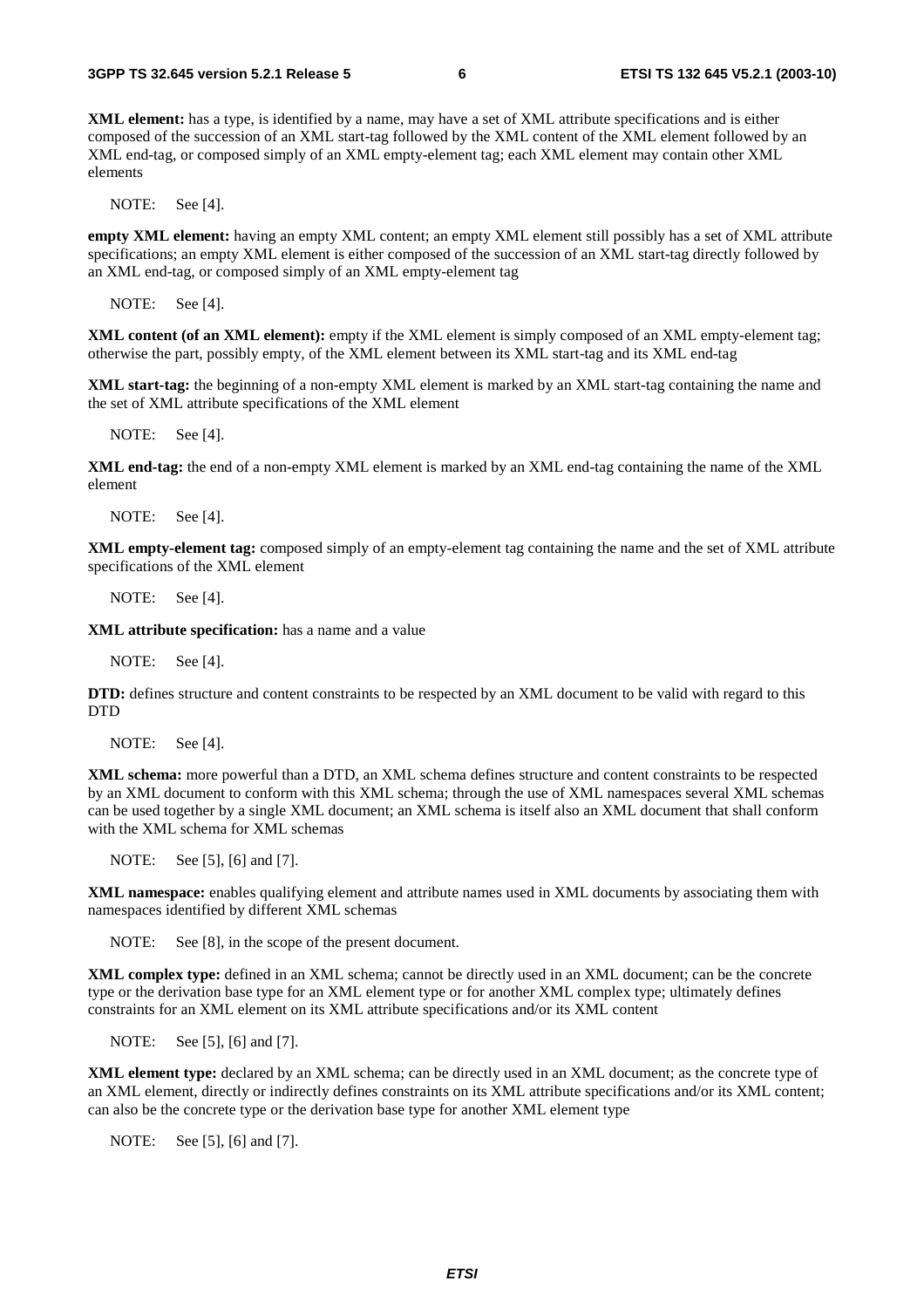#### 3.2 Abbreviations

For the purposes of the present document, the following abbreviations apply:

| CM.          | <b>Configuration Management</b>            |
|--------------|--------------------------------------------|
| <b>DTD</b>   | Document Type Definition                   |
| <b>EDGE</b>  | <b>Enhanced Data for GSM Evolution</b>     |
| <b>GERAN</b> | <b>GSM/EDGE Radio Access Network</b>       |
| <b>GSM</b>   | Global System for Mobile communication     |
| <b>IRP</b>   | <b>Integration Reference Point</b>         |
| <b>IS</b>    | <b>Information Service</b>                 |
| <b>NRM</b>   | Network Resource Model                     |
| <b>UMTS</b>  | Universal Mobile Telecommunications System |
| <b>UTRAN</b> | Universal Terrestrial Radio Access Network |
| XML          | eXtensible Markup Language                 |

### 4 Structure and content of configuration data XML files

The overall description of the file format of configuration data XML files is provided by 3GPP TS 32.615 [3].

Annex A of the present document defines the NRM-specific XML schema utranNrm.xsd for the UTRAN Network Resources IRP NRM defined in 3GPP TS 32.642 [1].

XML schema utranNrm.xsd explicitly declares NRM-specific XML element types for the related NRM.

The definition of those NRM-specific XML element types complies with the generic mapping rules defined in 3GPP TS 32.615 [3].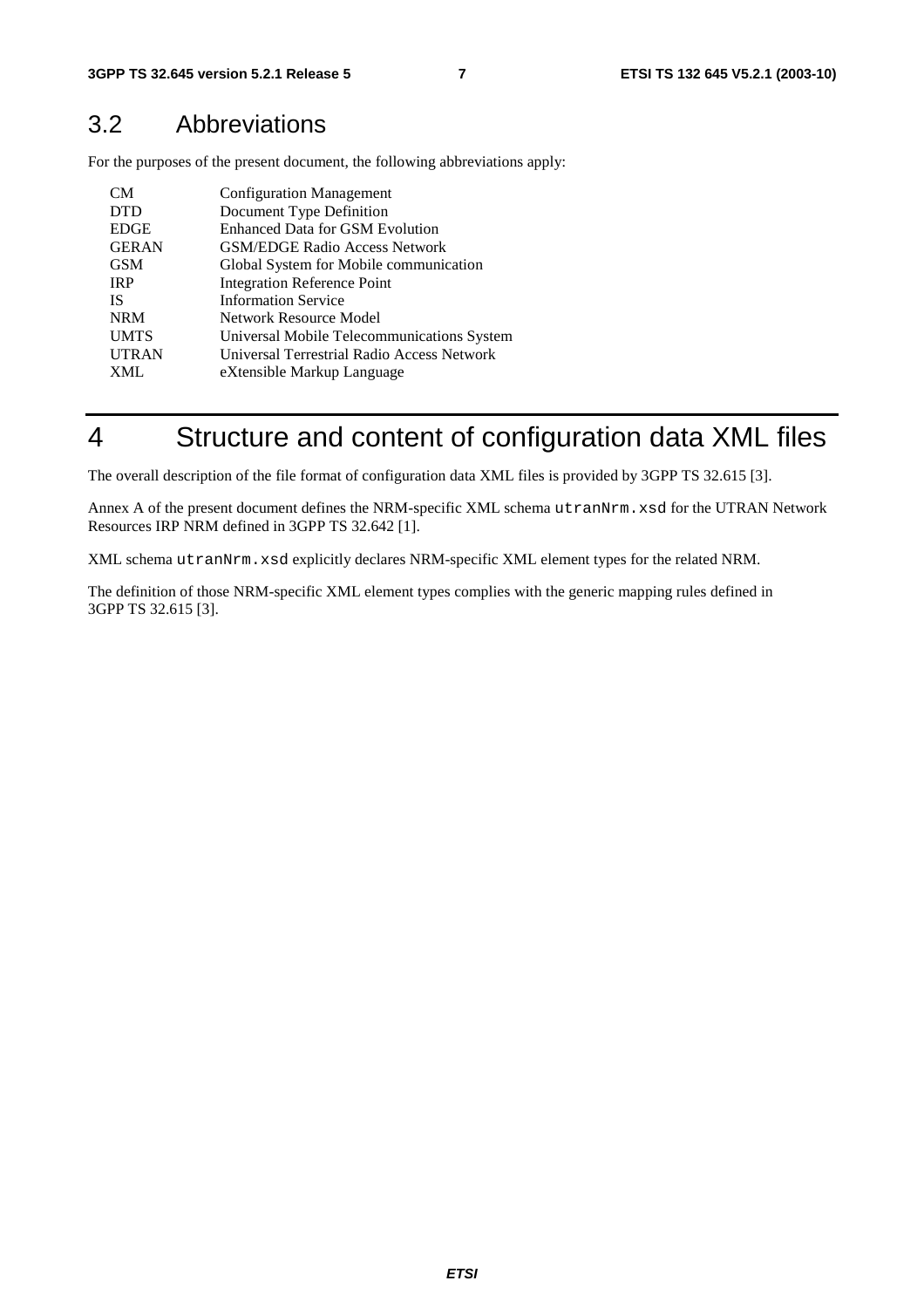### Annex A (normative): Configuration data file NRM-specific XML schema (file name "utranNrm.xsd")

The following XML schema utranNrm.xsd is the NRM-specific schema for the UTRAN Network Resources IRP NRM defined in 3GPP TS 32.642 [1]:

```
<?xml version="1.0" encoding="UTF-8"?> 
<! - 3GPP TS 32.645 UTRAN Network Resources IRP 
  Bulk CM Configuration data file NRM-specific XML schema 
  utranNrm.xsd 
--> 
<schema 
  targetNamespace= 
"http://www.3gpp.org/ftp/specs/latest/rel-5/32_series/32645-520.zip#utranNrm" 
  elementFormDefault="qualified" 
  xmlns="http://www.w3.org/2001/XMLSchema" 
   xmlns:xn= 
"http://www.3gpp.org/ftp/specs/latest/rel-5/32_series/32625-510.zip#genericNrm" 
   xmlns:un= 
"http://www.3gpp.org/ftp/specs/latest/rel-5/32_series/32645-520.zip#utranNrm" 
  xmlns:gn= 
"http://www.3gpp.org/ftp/specs/latest/rel-5/32_series/32655-520.zip#geranNrm" 
> 
   <import 
    namespace= 
"http://www.3gpp.org/ftp/specs/latest/rel-5/32_series/32625-510.zip#genericNrm" 
 /> 
   <import 
    namespace= 
"http://www.3gpp.org/ftp/specs/latest/rel-5/32_series/32655-520.zip#geranNrm" 
  / <!-- UTRAN Network Resources IRP NRM attribute related XML simple types --> 
   <simpleType name="localCellId"> 
     <restriction base="integer"> 
       <minInclusive value="0"/> 
       <maxInclusive value="268435455"/> 
     </restriction> 
   </simpleType> 
   <simpleType name="cId"> 
     <restriction base="integer"> 
       <minInclusive value="0"/> 
       <maxInclusive value="65535"/> 
     </restriction> 
   </simpleType> 
   <simpleType name="uarfcnDl"> 
     <union> 
       <simpleType> 
         <restriction base="integer"> 
           <minInclusive value="9662"/> 
           <maxInclusive value="9938"/> 
         </restriction> 
       </simpleType> 
       <simpleType> 
         <restriction base="integer"> 
           <minInclusive value="10562"/> 
           <maxInclusive value="10838"/> 
         </restriction> 
       </simpleType> 
     </union> 
   </simpleType> 
   <simpleType name="uarfcnUl"> 
     <union>
```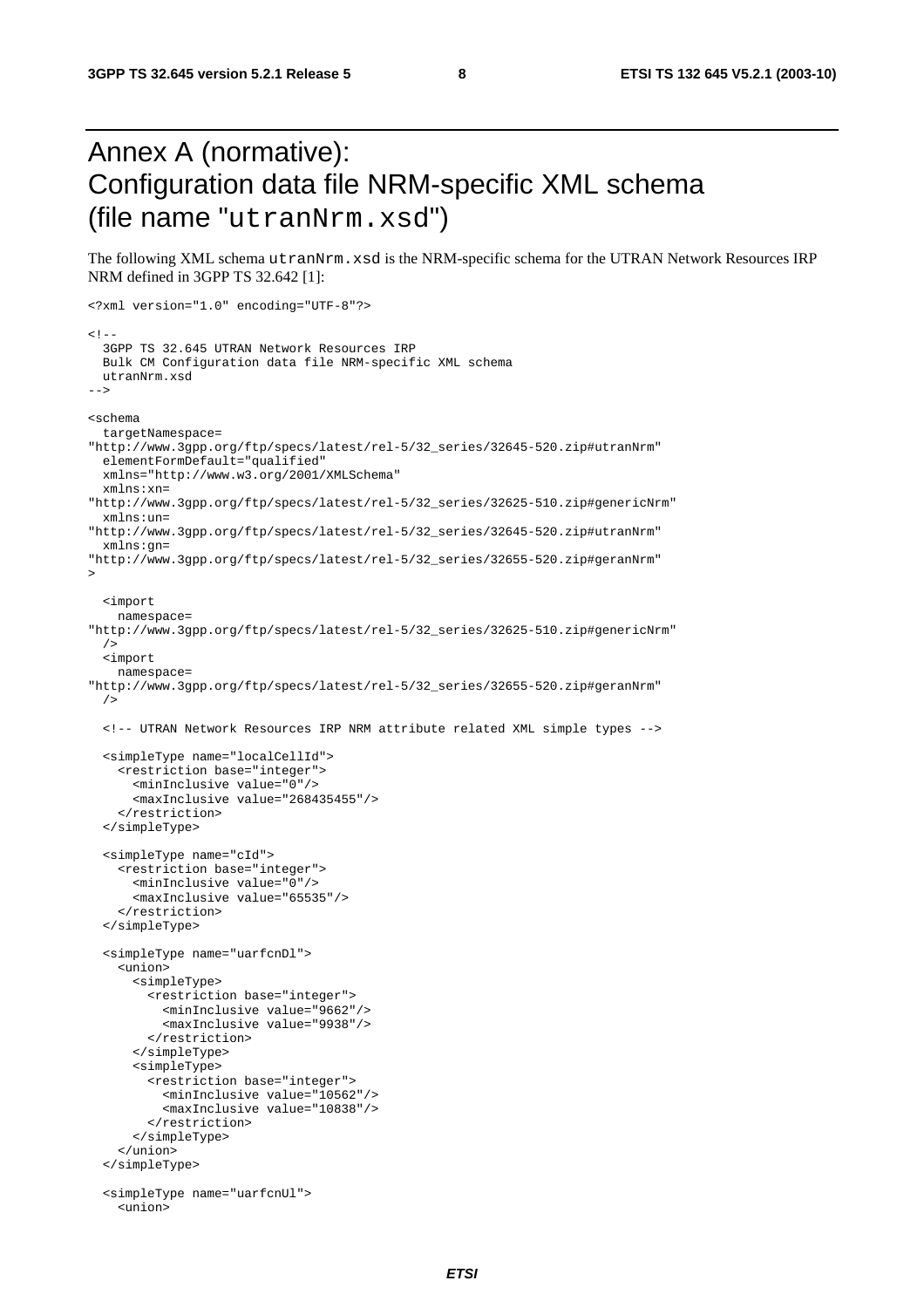```
 <simpleType> 
       <restriction base="integer"> 
         <minInclusive value="9262"/> 
         <maxInclusive value="9538"/> 
       </restriction> 
     </simpleType> 
     <simpleType> 
       <restriction base="integer"> 
         <minInclusive value="9612"/> 
          <maxInclusive value="9888"/> 
       </restriction> 
     </simpleType> 
   </union> 
 </simpleType> 
 <simpleType name="primaryScramblingCode"> 
   <restriction base="integer"> 
     <minInclusive value="0"/> 
     <maxInclusive value="511"/> 
   </restriction> 
 </simpleType> 
 <simpleType name="primaryCpichTxPower"> 
   <restriction base="decimal"> 
     <fractionDigits value="1"/> 
     <minInclusive value="-10"/> 
     <maxInclusive value="+50"/> 
   </restriction> 
 </simpleType> 
 <simpleType name="maximumTransmissionPower"> 
   <restriction base="decimal"> 
     <fractionDigits value="1"/> 
     <minInclusive value="0"/> 
     <maxInclusive value="50"/> 
   </restriction> 
 </simpleType> 
 <simpleType name="primarySchPower"> 
   <restriction base="decimal"> 
     <fractionDigits value="1"/> 
     <minInclusive value="-35"/> 
     <maxInclusive value="+15"/> 
   </restriction> 
 </simpleType> 
 <simpleType name="secondarySchPower"> 
   <restriction base="decimal"> 
     <fractionDigits value="1"/> 
     <minInclusive value="-35"/> 
     <maxInclusive value="+15"/> 
   </restriction> 
 </simpleType> 
 <simpleType name="bchPower"> 
   <restriction base="decimal"> 
     <fractionDigits value="1"/> 
     <minInclusive value="-35"/> 
     <maxInclusive value="+15"/> 
   </restriction> 
 </simpleType> 
 <simpleType name="lac"> 
  <union> 
   <simpleType> 
    <restriction base="integer"> 
     <minInclusive value="1"/> 
     <maxInclusive value="65533"/> 
    </restriction> 
   </simpleType> 
   <simpleType> 
    <restriction base="integer"> 
     <minInclusive value="65535"/> 
     <maxInclusive value="65535"/> 
    </restriction> 
   </simpleType> 
  </union> 
 </simpleType>
```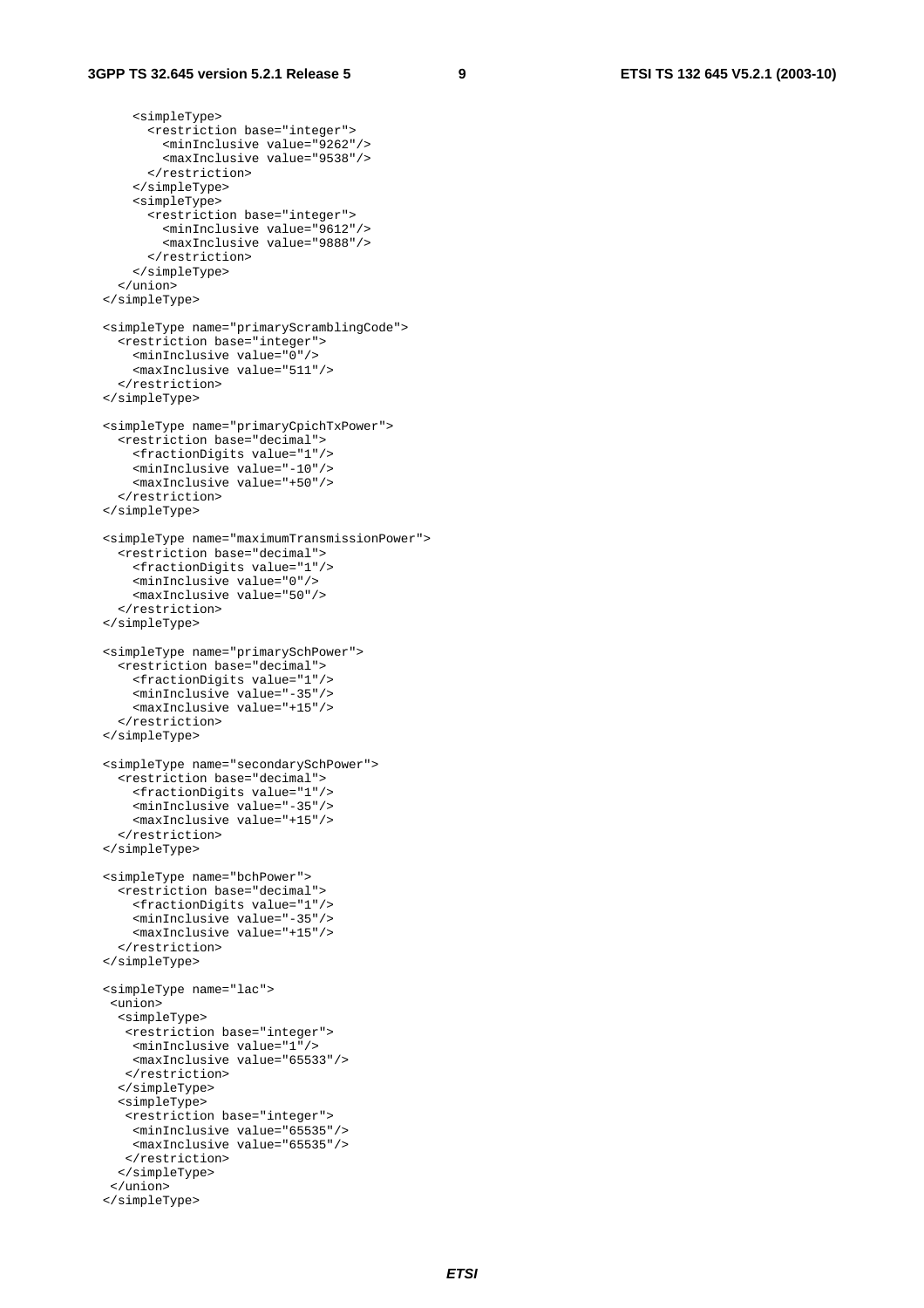```
 <simpleType name="rac"> 
     <restriction base="integer"> 
       <minInclusive value="0"/> 
       <maxInclusive value="255"/> 
     </restriction> 
   </simpleType> 
  <simpleType name="sac"> 
     <restriction base="integer"> 
       <minInclusive value="0"/> 
       <maxInclusive value="65535"/> 
     </restriction> 
   </simpleType> 
   <simpleType name="ura"> 
     <restriction base="integer"> 
       <minInclusive value="0"/> 
       <maxInclusive value="65535"/> 
     </restriction> 
  </simpleType> 
   <!-- UTRAN Network Resources IRP NRM class associated XML elements --> 
  <element 
    name="RncFunction" 
     substitutionGroup="xn:ManagedElementOptionallyContainedNrmClass" 
\rightarrow <complexType> 
       <complexContent> 
         <extension base="xn:NrmClass"> 
           <sequence> 
              <element name="attributes" minOccurs="0"> 
                <complexType> 
                  <all> 
                     <element name="userLabel" minOccurs="0"/> 
                     <element name="mcc" minOccurs="0"/> 
                     <element name="mnc" minOccurs="0"/> 
                     <element name="rncId" minOccurs="0"/> 
                  </all> 
                </complexType> 
              </element> 
              <choice minOccurs="0" maxOccurs="unbounded"> 
                <element ref="un:UtranCell"/> 
                <element ref="un:IubLink"/> 
                <element ref="xn:VsDataContainer"/> 
              </choice> 
            </sequence> 
         </extension> 
       </complexContent> 
     </complexType> 
  </element> 
   <element 
    name="NodeBFunction" 
    substitutionGroup="xn:ManagedElementOptionallyContainedNrmClass" 
\rightarrow <complexType> 
       <complexContent> 
         <extension base="xn:NrmClass"> 
           <sequence> 
              <element name="attributes" minOccurs="0"> 
                <complexType> 
                  <sub>a11></sub></sub>
                     <element name="userLabel" minOccurs="0"/> 
                     <element name="nodeBFunctionIubLink" minOccurs="0"/> 
                 \langleall\rangle </complexType> 
              </element> 
              <choice minOccurs="0" maxOccurs="unbounded"> 
                <element ref="xn:VsDataContainer"/> 
              </choice> 
           </sequence> 
         </extension> 
       </complexContent> 
     </complexType> 
   </element>
```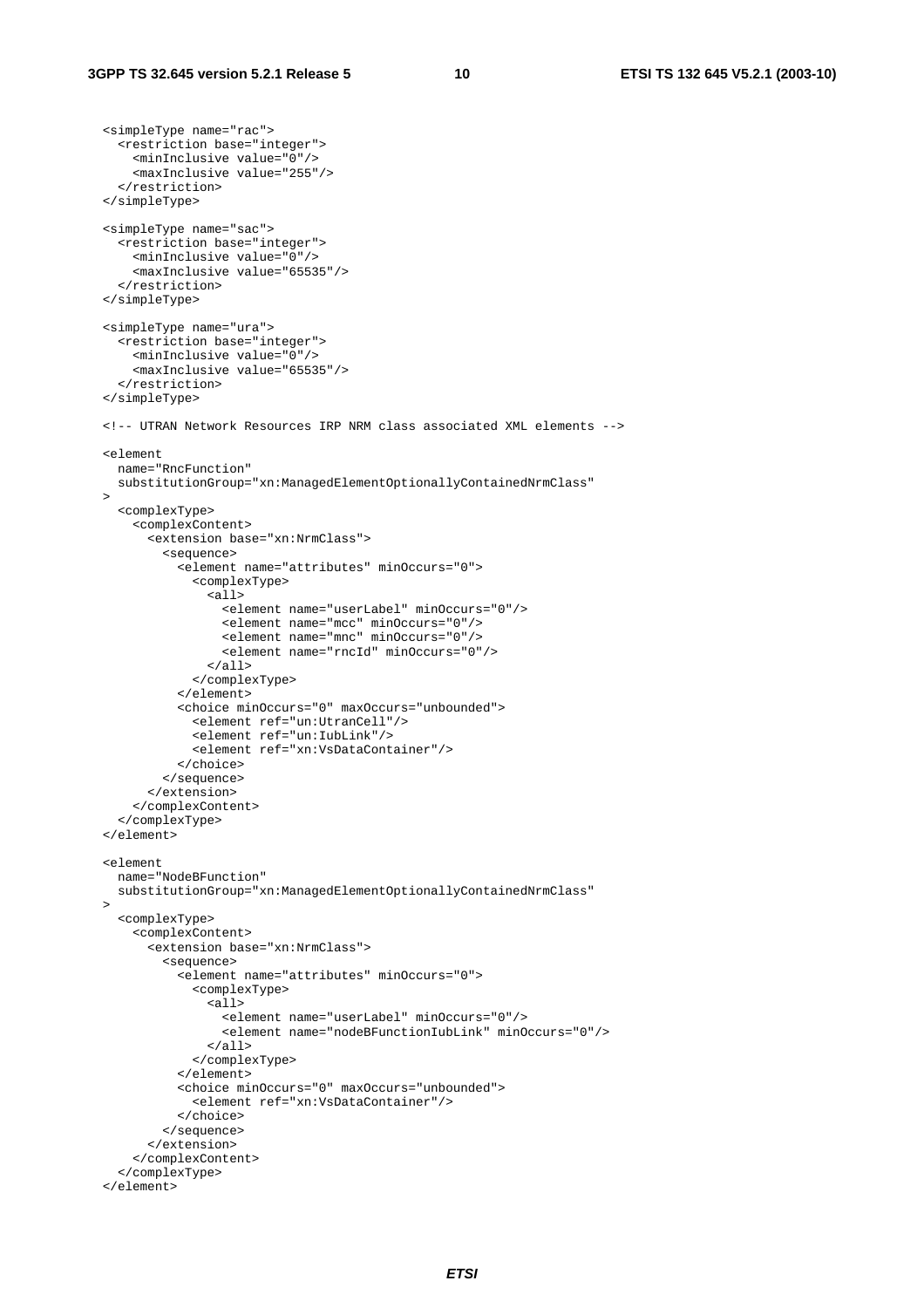```
 <element name="UtranCell"> 
    <complexType> 
      <complexContent> 
        <extension base="xn:NrmClass"> 
          <sequence> 
             <element name="attributes" minOccurs="0"> 
               <complexType> 
                \overline{311} <element name="userLabel" minOccurs="0"/> 
                   <element name="cId" type="un:cId" minOccurs="0"/> 
                   <element 
                    name="localCellId" 
                     type="un:localCellId" 
                   minOccurs="0" 
 /> 
                   <element 
                    name="uarfcnUl" 
                     type="un:uarfcnDl" 
                   minOccurs="0" 
 /> 
                   <element 
                    name="uarfcnDl" 
                     type="un:uarfcnUl" 
                   minOccurs="0" 
 /> 
                   <element 
                    name="primaryScramblingCode" 
                     type="un:primaryScramblingCode" 
                   minOccurs="0" 
 /> 
                   <element 
                    name="primaryCpichTxPower" 
                     type="un:primaryCpichTxPower" 
                   minOccurs="0" 
 /> 
                   <element 
                    name="maximumTransmissionPower" 
                     type="un:maximumTransmissionPower" 
                    minOccurs="0" 
 /> 
                   <element 
                    name="primarySchPower" 
                     type="un:primarySchPower" 
                    minOccurs="0" 
                   /> 
                   <element 
                    name="secondarySchPower" 
                     type="un:secondarySchPower" 
                    minOccurs="0" 
                   /> 
                   <element name="bchPower" 
                    type="un:bchPower" 
                    minOccurs="0" 
 /> 
                  <element name="lac" type="un:lac" minOccurs="0"/> 
 <element name="rac" type="un:rac" minOccurs="0"/> 
 <element name="sac" type="un:sac" minOccurs="0"/> 
                   <element name="ura" type="un:ura" minOccurs="0"/> 
                   <element name="utranCellIubLink" minOccurs="0"/> 
                \epsilon/all\epsilon </complexType> 
             </element> 
             <choice minOccurs="0" maxOccurs="unbounded"> 
               <element ref="un:UtranRelation"/> 
               <element ref="gn:GsmRelation"/> 
              <element ref="xn:VsDataContainer"/> 
             </choice> 
          </sequence> 
        </extension> 
      </complexContent> 
    </complexType> 
  </element> 
  <element name="IubLink"> 
    <complexType> 
      <complexContent> 
        <extension base="xn:NrmClass"> 
          <sequence>
```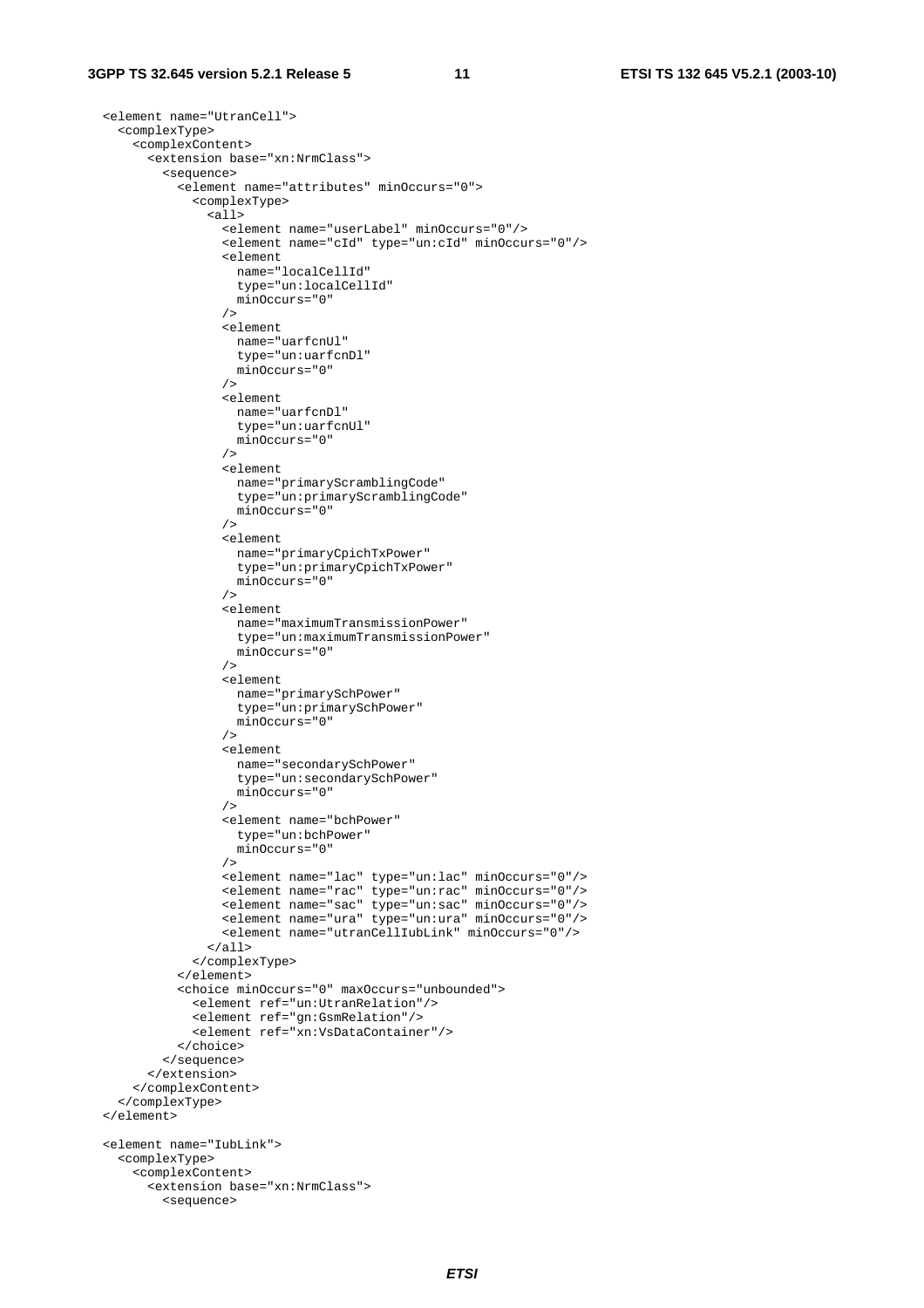```
 <element name="attributes" minOccurs="0"> 
               <complexType> 
                \overline{\text{a11}} <element name="userLabel" minOccurs="0"/> 
                   <element name="iubLinkUtranCell" minOccurs="0"/> 
                   <element name="iubLinkNodeBFunction" minOccurs="0"/> 
                 </all> 
               </complexType> 
             </element> 
           </sequence> 
         </extension> 
       </complexContent> 
    </complexType> 
  </element> 
  <element name="UtranRelation"> 
    <complexType> 
       <complexContent> 
         <extension base="xn:NrmClass"> 
           <sequence> 
             <element name="attributes" minOccurs="0"> 
               <complexType> 
                 <all> 
                   <element name="adjacentCell" minOccurs="0"/> 
                   <element 
                     name="uarfcnUl" 
                     type="un:uarfcnUl" 
                   minOccurs="0" 
 /> 
                   <element 
                     name="uarfcnDl" 
                     type="un:uarfcnUl" 
                     minOccurs="0" 
 /> 
                   <element 
                     name="primaryScramblingCode" 
                     type="un:primaryScramblingCode" 
                     minOccurs="0" 
 /> 
                   <element 
                     name="primaryCpichTxPower" 
                     type="un:primaryCpichTxPower" 
                  minOccurs="0"
 /> 
                   <element name="lac" type="un:lac" minOccurs="0"/> 
                 </all> 
               </complexType> 
             </element> 
             <choice minOccurs="0" maxOccurs="unbounded"> 
               <element ref="xn:VsDataContainer"/> 
             </choice> 
           </sequence> 
         </extension> 
       </complexContent> 
     </complexType> 
  </element> 
  <element 
    name="ExternalUtranCell" 
    substitutionGroup="xn:SubNetworkOptionallyContainedNrmClass" 
 \rightarrow <complexType> 
       <complexContent> 
         <extension base="xn:NrmClass"> 
           <sequence> 
             <element name="attributes" minOccurs="0"> 
               <complexType> 
                 <all> 
                   <element name="userLabel" minOccurs="0"/> 
                   <element name="cId" type="un:cId" minOccurs="0"/> 
                   <element name="mcc" minOccurs="0"/> 
                   <element name="mnc" minOccurs="0"/> 
                   <element name="rncId" minOccurs="0"/> 
                   <element 
                     name="uarfcnUl" 
                     type="un:uarfcnUl" 
                   minOccurs="0" 
 />
```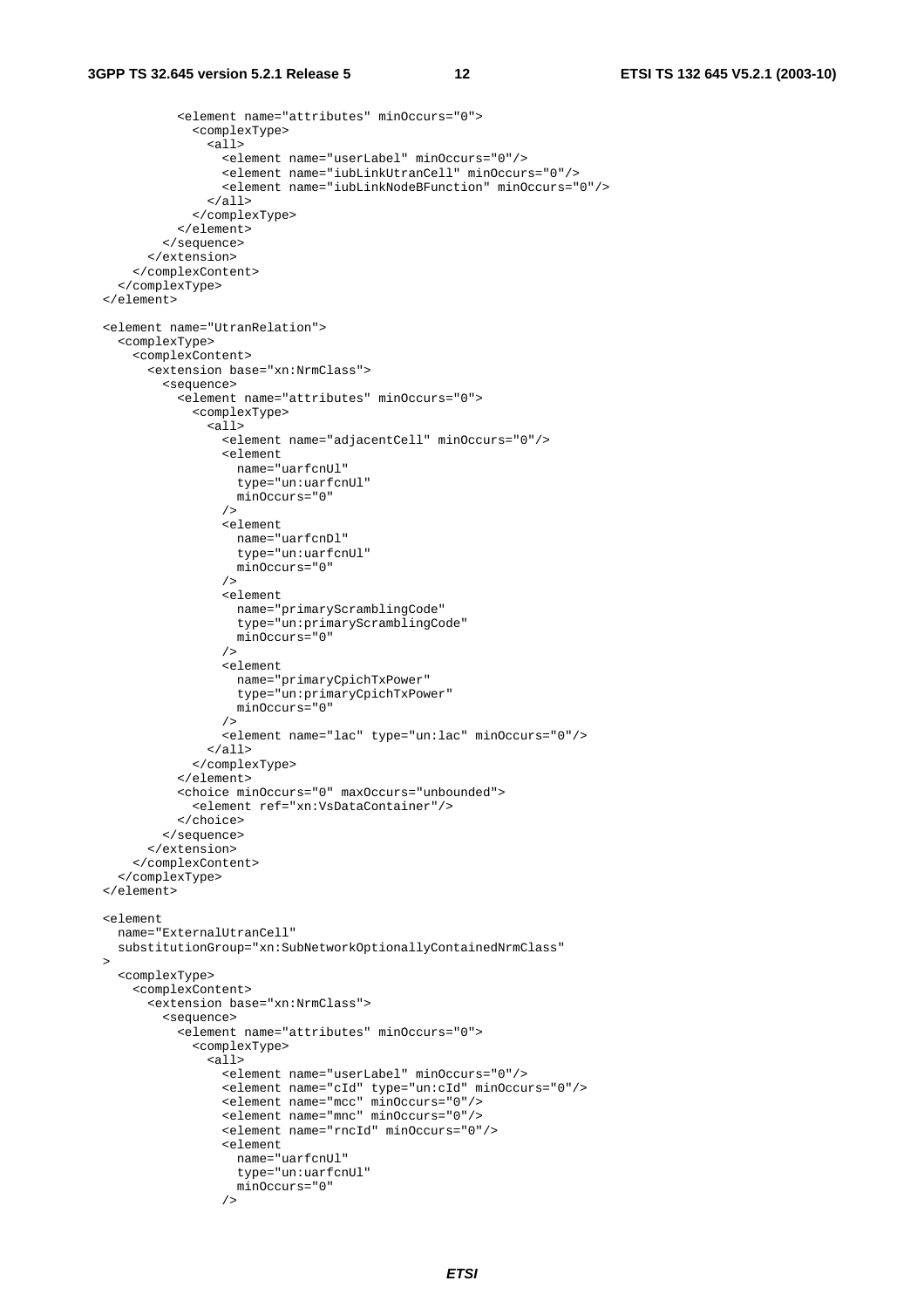#### **3GPP TS 32.645 version 5.2.1 Release 5 13 ETSI TS 132 645 V5.2.1 (2003-10)**

```
 <element 
                 name="uarfcnDl" 
                 type="un:uarfcnDl" 
                 minOccurs="0" 
               / <element 
 name="primaryScramblingCode" 
 type="un:primaryScramblingCode" 
                 minOccurs="0" 
               / <element 
 name="primaryCpichTxPower" 
 type="un:primaryCpichTxPower" 
                 minOccurs="0" 
               / <element name="lac" type="un:lac" minOccurs="0"/> 
 <element name="rac" type="un:rac" minOccurs="0"/> 
             \langleall\rangle </complexType> 
           </element> 
         </sequence> 
       </extension> 
     </complexContent> 
    </complexType> 
  </element>
```
</schema>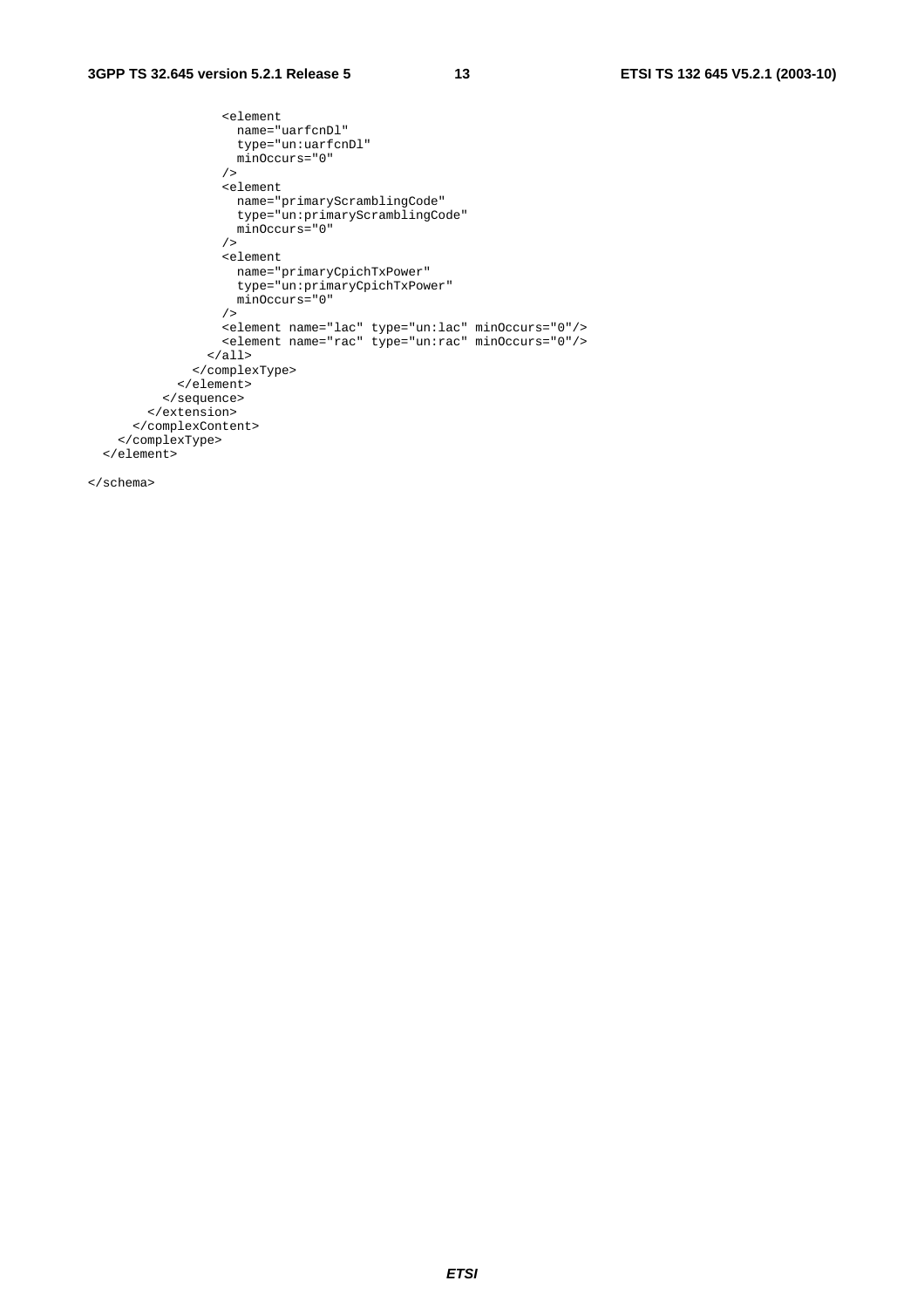### Annex B (normative): XML schema electronic files

The normative XML schema electronic files corresponding to the present document are contained in archive 32645-521-XMLSchema.zip which accompanies the present document.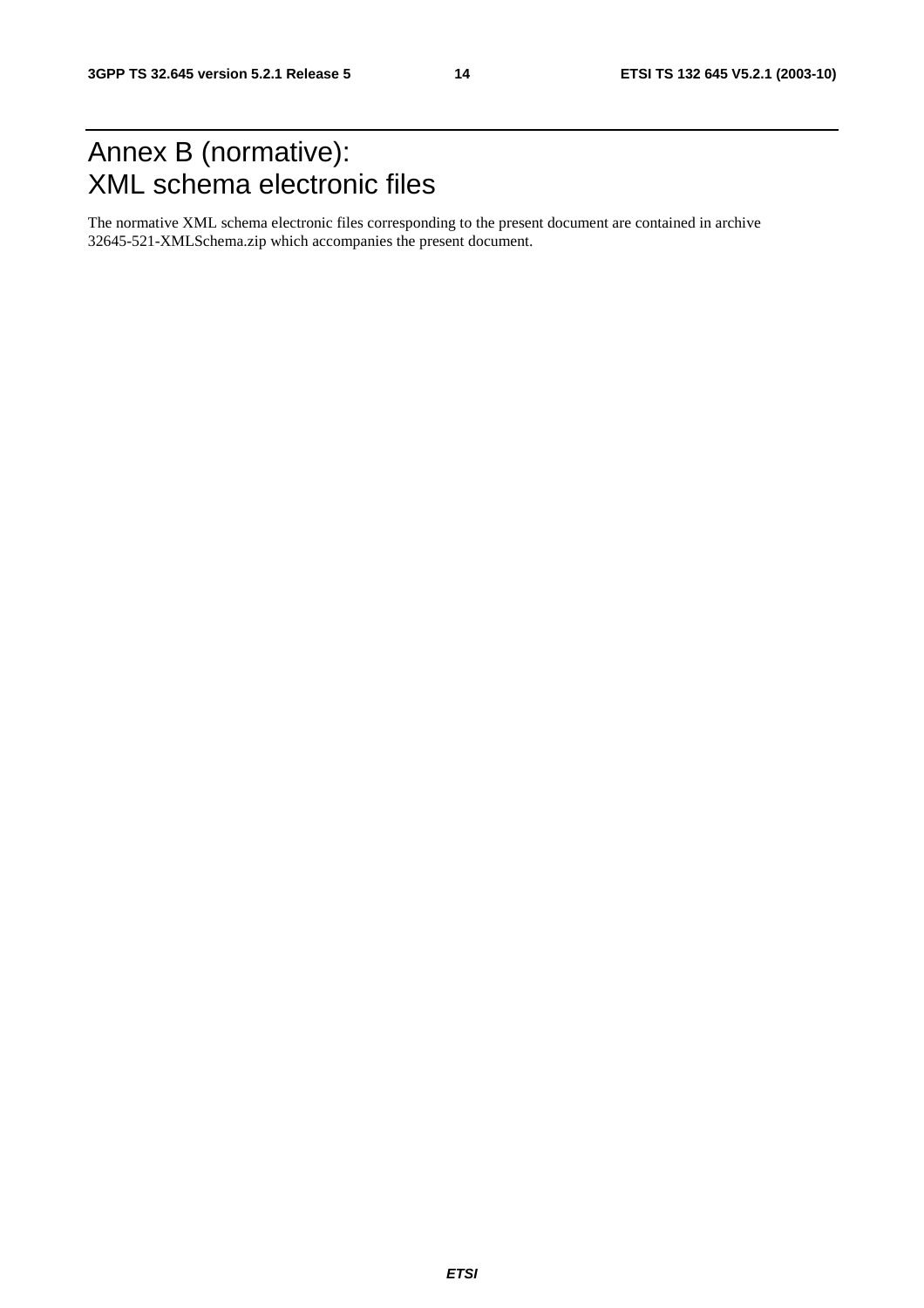### Annex C (informative): Change history

| <b>Change history</b> |             |                 |           |                          |                                                                                                                                 |       |            |
|-----------------------|-------------|-----------------|-----------|--------------------------|---------------------------------------------------------------------------------------------------------------------------------|-------|------------|
| Date                  | TSG #       | <b>TSG Doc.</b> | <b>CR</b> | <b>Rev</b>               | <b>Subject/Comment</b>                                                                                                          | Old   | <b>New</b> |
| Jun 2002              | S 16        | SP-020298 --    |           | --                       | Submitted to TSG SA #16 for Information                                                                                         | 1.0.0 |            |
| Sep 2002 S_17         |             | SP-020462 --    |           | --                       | Submitted to TSG SA #17 for Approval                                                                                            | 2.0.0 | 5.0.0      |
| Jun 2003              | $S_2$       | SP-030283 001   |           | --                       | Deletion of UTRAN attribute relation Type in XML Schema                                                                         | 5.0.0 | 5.1.0      |
| Jun 2003              | S 20        | SP-030287 002   |           | $\overline{\phantom{a}}$ | Correction of UTRAN NRM XML schema namespace URIs                                                                               | 5.0.0 | 5.1.0      |
| Jun 2003              | S 20        | SP-030288 003   |           | --                       | Generic NRM XML schema dependencies removal                                                                                     | 5.0.0 | 5.1.0      |
| Jun 2003              | <b>S</b> 20 | SP-030285 004   |           | $\mathbf{u}$             | Remove UTRAN NRM XML schema duplicate MOC attribute XML<br>declarations                                                         | 5.0.0 | 5.1.0      |
| Sep 2003 S 21         |             | SP-030418 005   |           | $\overline{\phantom{a}}$ | Inclusion of External BSS Function in GERAN XML Schema -<br>impacts on 32.645 (UTRAN XML Schema) - Alignment with<br>32.652/655 | 5.1.0 | 5.2.0      |
| Oct 2003              |             |                 |           |                          | Attached to this TS the normative XML schema electronic files<br>corresponding to Sept 2003 TS 32.645                           | 5.2.0 | 5.2.1      |
|                       |             |                 |           |                          |                                                                                                                                 |       |            |
|                       |             |                 |           |                          |                                                                                                                                 |       |            |
|                       |             |                 |           |                          |                                                                                                                                 |       |            |
|                       |             |                 |           |                          |                                                                                                                                 |       |            |